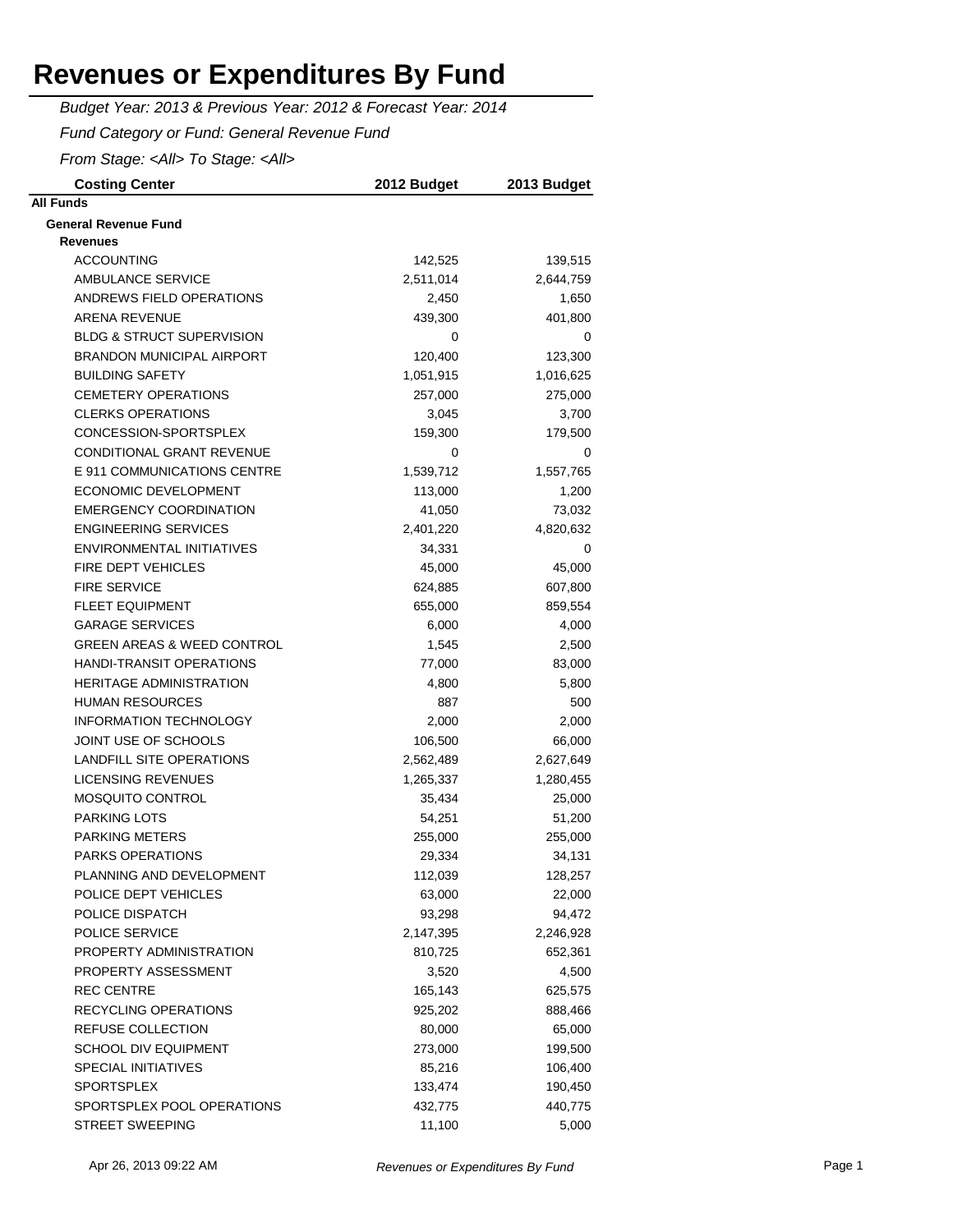| Budget Year: 2013 & Previous Year: 2012 & Forecast Year: 2014 |            |            |  |  |
|---------------------------------------------------------------|------------|------------|--|--|
| Fund Category or Fund: General Revenue Fund                   |            |            |  |  |
| From Stage: <all> To Stage: <all></all></all>                 |            |            |  |  |
| <b>TAX REVENUES</b>                                           | 38,240,890 | 39,362,257 |  |  |
| TOURISM INITIATIVES                                           | 0          | 0          |  |  |
| <b>TRAFFIC SIGNALS</b>                                        | 5,915      | 0          |  |  |
| <b>TRANSIT EQUIPMENT</b>                                      | 636,898    | 525,200    |  |  |
| <b>TRANSIT OPERATIONS</b>                                     | 2,747,422  | 2,762,704  |  |  |
| UNCONDITIONAL GRANT REVENUES                                  | 10,631,702 | 8,797,909  |  |  |
| <b>Total</b>                                                  | 72,140,438 | 74,305,821 |  |  |
| <b>Expenditures</b>                                           |            |            |  |  |
| <b>STORES EXPENSES</b>                                        | 0          | 129,416    |  |  |
| 208 22ND ST N                                                 | 3,511      | 3,511      |  |  |
| 638 PRINCESS AVENUE                                           | 82,647     | 78,117     |  |  |
| <b>ACCOUNTING</b>                                             | 979,008    | 967,271    |  |  |
| AFFORDABLE HOUSING GRANTS                                     | 23,015     | 32,825     |  |  |
| AMBULANCE SERVICE                                             | 3,544,562  | 3,338,367  |  |  |
| ANDREWS FIELD OPERATIONS                                      | 40,401     | 33,245     |  |  |
| ARENA REVENUE                                                 | 3,500      | 5,964      |  |  |
| <b>BLDG &amp; STRUCT SUPERVISION</b>                          | 359,192    | 241,977    |  |  |
| <b>BRANDON MUNICIPAL AIRPORT</b>                              | 492,538    | 516,379    |  |  |
| <b>BRIDGE MAINTENANCE</b>                                     | 300        | 200        |  |  |
| <b>BUILDING SAFETY</b>                                        | 730,418    | 978,304    |  |  |
| <b>CEMETERY OPERATIONS</b>                                    | 431,662    | 500,198    |  |  |
| CENTENNIAL AUDITORIUM                                         | 136,000    | 166,000    |  |  |
| <b>CITY MANAGER</b>                                           | 308,976    | 320,603    |  |  |
| CIVIC ADMIN BUILDING                                          | 257,292    | 284,503    |  |  |
| CIVIC SERVICES COMPLEX                                        | (27, 994)  | (0)        |  |  |
| <b>CLERKS OPERATIONS</b>                                      | 443,337    | 454,592    |  |  |
| COMMUNITY DEVELOPMENT                                         | 401,066    | 434,589    |  |  |
| CONCESSION-SPORTSPLEX                                         | 184,687    | 181,463    |  |  |
| <b>CORPORATE COMMUNICATIONS</b>                               | 85,485     | 91,242     |  |  |
| <b>COUNCIL EXPENSES</b>                                       | 409,890    | 425,791    |  |  |
| DALY HOUSE MUSEUM MAINTENANCE                                 | 8,125      | 6,270      |  |  |
| <b>DOWNTOWN MAINTENANCE</b>                                   | 42,136     | 57,978     |  |  |
| E 911 COMMUNICATIONS CENTRE                                   | 1,111,800  | 1,217,312  |  |  |
| ECONOMIC DEVELOPMENT                                          | 468,449    | 403,453    |  |  |
| <b>ELECTION COSTS</b>                                         | 20,200     | 20,200     |  |  |
| <b>EMERGENCY COORDINATION</b>                                 | 152,850    | 265,712    |  |  |
| <b>ENGINEERING SERVICES</b>                                   | 4,604,947  | 5,885,104  |  |  |
| ENVIRONMENTAL INITIATIVES                                     | 162,001    | 200,310    |  |  |
| FIRE DEPT VEHICLES                                            | 45,000     | 45,000     |  |  |
| <b>FIRE SERVICE</b>                                           | 4,159,102  | 4,767,372  |  |  |
| <b>FIRE STATION - 13TH STREET</b>                             | 27,392     | 29,693     |  |  |
| FIRE STATION - 19TH STREET NORTH                              | 904,592    | 909,602    |  |  |
| <b>FIRE STATION - PRINCESS AVE</b>                            | 20,510     | 26,235     |  |  |
| <b>FIRE VEHICLES</b>                                          | 238,551    | 274,587    |  |  |
| <b>FLEET EQUIPMENT</b>                                        | 655,000    | 859,554    |  |  |
| <b>GARAGE SERVICES</b>                                        | 306,000    | 4,000      |  |  |
| <b>GENERAL RECONSTRUCTION PROJECT</b>                         | 325,000    | 325,000    |  |  |
| <b>GRANTS REVIEW COMMITTEE</b>                                | 2,156,885  | 271,885    |  |  |
| <b>GRANTS-LONG TERM AGREEMENTS</b>                            | 428,271    | 324,816    |  |  |
| <b>GREEN AREAS &amp; WEED CONTROL</b>                         | 226,073    | 294,517    |  |  |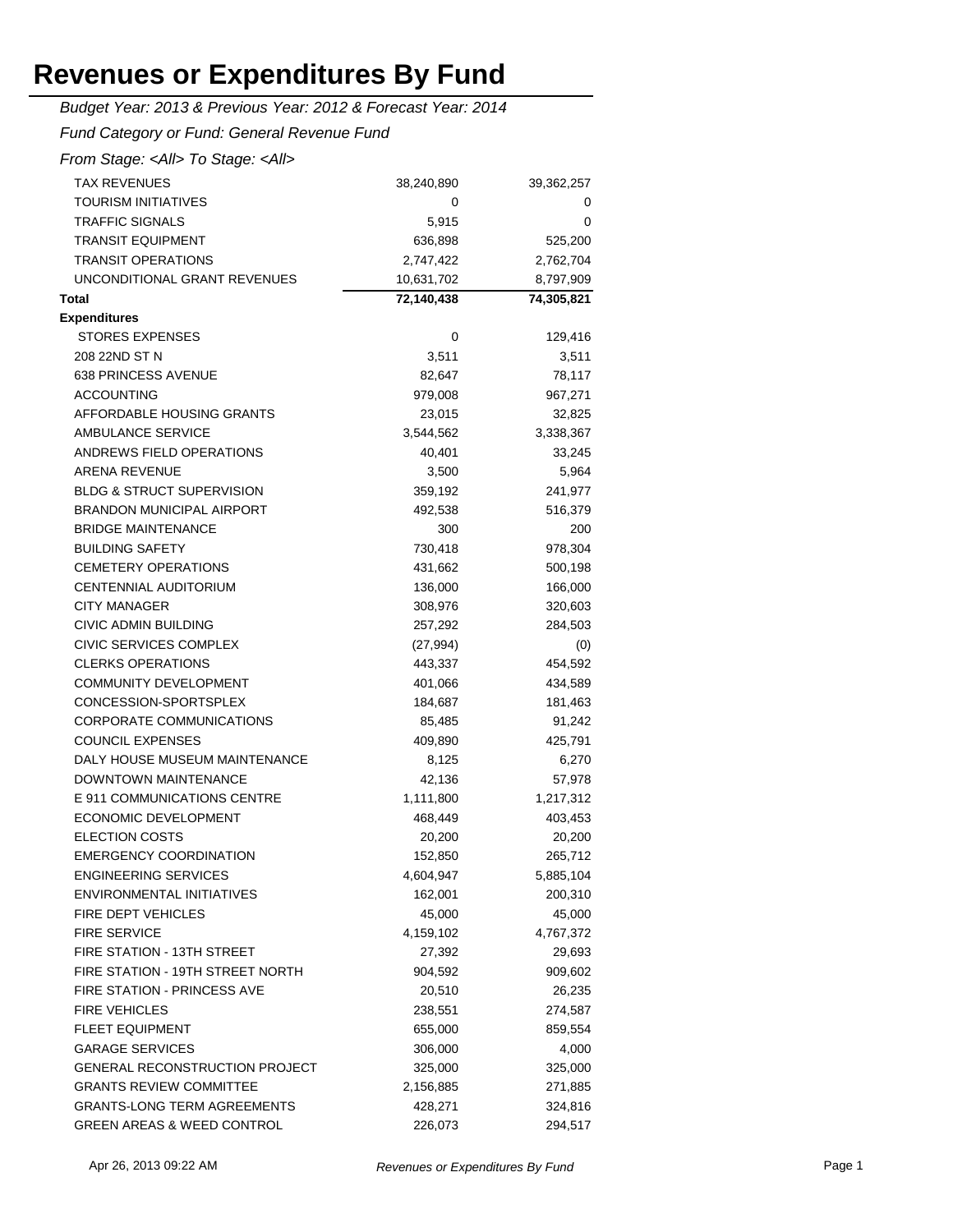*Budget Year: 2013 & Previous Year: 2012 & Forecast Year: 2014*

*Fund Category or Fund: General Revenue Fund*

| <b>HANDI-TRANSIT OPERATIONS</b>   | 466,599    | 429,977    |
|-----------------------------------|------------|------------|
| <b>HERITAGE ADMINISTRATION</b>    | 81,230     | 83,690     |
| <b>HOUSING INITIATIVES</b>        | 184,013    | 261,900    |
| <b>HUMAN RESOURCES</b>            | 1,488,034  | 1,414,599  |
| <b>INFORMATION TECHNOLOGY</b>     | 2,674,533  | 2,806,301  |
| <b>INSURANCE EXPENSES</b>         | 15,045     | 46,472     |
| <b>INTERGOVERNMENT RELATIONS</b>  | 11,282     | 14,115     |
| JOINT USE OF SCHOOLS              | 133,000    | 105,000    |
| <b>KEYSTONE CENTRE GRANT</b>      | 986,804    | 1,092,708  |
| LANDFILL SITE OPERATIONS          | 1,256,687  | 1,112,692  |
| LIBRARY/ARTS BUILDING             | 127,242    | 143,898    |
| <b>MOSQUITO CONTROL</b>           | 24,375     | 37,677     |
| OPERATIONAL SERVICES DIVISION ADM | 596,136    | 611,567    |
| OUTDOOR POOL OPERATIONS           | 159,632    | 201,663    |
| <b>PARKING LOTS</b>               | 1,930      | 2,247      |
| <b>PARKING METERS</b>             | 115,156    | 110,386    |
| <b>PARKS BUILDINGS</b>            | 137,038    | 141,401    |
| <b>PARKS OPERATIONS</b>           | 2,031,791  | 1,908,155  |
| PLANNING AND DEVELOPMENT          | 699,911    | 934,997    |
| POLICE DEPT VEHICLES              | 63,000     | 22,000     |
| POLICE DISPATCH                   | 967,912    | 1,102,776  |
| <b>POLICE SERVICE</b>             | 12,610,593 | 13,899,068 |
| POLICE STATION - 10TH STREET      | 97,848     | 36,869     |
| POLICE STATION - VICTORIA AVE     | 75,555     | 1,210,006  |
| POLICE VEHICLES                   | 754,125    | 783,783    |
| PROFESSIONAL & AUDIT FEES         | 34,600     | 36,205     |
| PROPERTY ADMINISTRATION           | 864,108    | 1,171,408  |
| PROPERTY ASSESSMENT               | 720,426    | 742,351    |
| <b>REC CENTRE</b>                 | 464,836    | 652,073    |
| <b>RECORDS SERVICES</b>           | 292,824    | 301,897    |
| <b>RECYCLING OPERATIONS</b>       | 1,819,809  | 1,725,623  |
| <b>REFUSE COLLECTION</b>          | 1,220,381  | 1,290,953  |
| <b>RESIDENT ASSISTANCE</b>        | 267,032    | 267,032    |
| <b>SCHOOL DIV EQUIPMENT</b>       | 260,000    | 190,000    |
| SIDEWALK & CURB PROJECTS          | 150,000    | 416,500    |
| SIDEWALK MAINTENANCE              | 309,960    | 463,342    |
| <b>SKATING OVAL</b>               | 71,999     | 68,282     |
| SNOW REMOVAL & SANDING            | 841,721    | 903,176    |
| <b>SPECIAL INITIATIVES</b>        | 480,801    | 453,717    |
| <b>SPORTSPLEX</b>                 | 1,355,027  | 1,416,792  |
| SPORTSPLEX POOL OPERATIONS        | 345,608    | 327,858    |
| STORAGE GARAGE-OPER+MTNCE         | (26, 200)  | (0)        |
| <b>STORES EXPENSES</b>            | 130,439    | 0          |
| <b>STORM SEWERS</b>               | 91,936     | 79,635     |
| <b>STREET LIGHTS</b>              | 843,749    | 847,099    |
| <b>STREET MAINTENANCE</b>         | 797,152    | 737,582    |
| STREET RESURFACING PROJECTS       | 900,000    | 1,466,500  |
| <b>STREET SWEEPING</b>            | 329,266    | 307,963    |
| <b>STREETS SUPERVISION</b>        | 189,454    | 182,528    |
| SURFACE DRAINAGE                  | 256,247    | 219,604    |